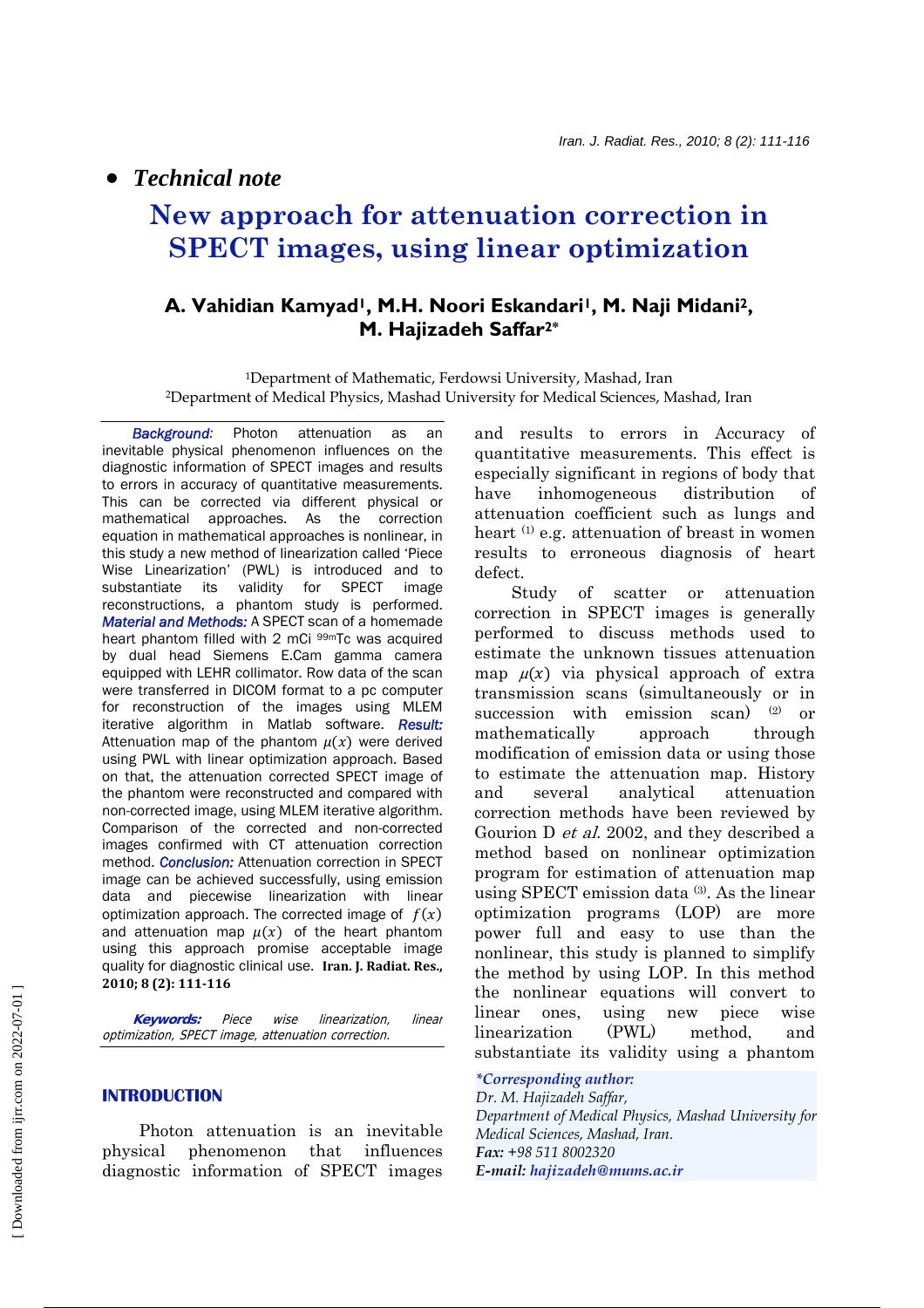study.

## **MATERIALS AND METHODS**

#### Formulation of the problem

Let  $f(x)$  and  $\mu(x)$  denote the emission source of radionuclide distribution and attenuation coefficient of point x of the body tissue. The intensity of radiation emitted in different directions perpendicular to the surface of Gamma camera can be measured as projections. In SPECT technique, images of the radionuclide distribution f(x) and attenuation coefficient of the body tissue  $\mu(x)$  can be simultaneously estimated from measured projections, using attenuated radon transform by the following formula (3):

$$
R_{[\mu]}f(s,\theta) \equiv \int_{-\infty}^{+\infty} f(s\theta + t\theta^{\perp})e^{-\int_{t}^{\infty} \mu(s\theta + t\theta^{\perp})d\tau}dt
$$
  
= g(s,\theta)

Here  $g(s, \theta)$  is the datum acquired on the line referenced by  $(s, \theta)$ . Radon transform can be solved using numerical techniques (4). The attenuated radon transform in the discrete form is shown as follow:

$$
R_{[\mu]}f \equiv \sum_j f_j a_{i,j} e^{-\sum_{k \in k_{i,j}} r_{i,k} \mu_k} = g_i
$$
  

$$
i = 1, 2, ..., n
$$

Where  $j$  is the number of image pixels in a defined slice of the subject and  $i$  the identification number of detectors around of that.  $f_i$  is the pixel value of the image, proportional to the number of radionuclide disintegration in voxel  $j$ ,  $g_i$  the sinogram measured data from *i*th detection bin in gamma camera,  $a_{i,j}$  the elements of the system matrix or detection probability of emitted photons from voxel  $j$  of the subject to be detected in *i*th detection bin in gamma camera and is dependent to physical radiation model, collimator specification and radiation detection geometry of gamma camera <sup>(5)</sup>,  $r_{i,k}$  and  $\mu_k$  are respectively the length and attenuation coefficient of pixel  $k$ which is along the direction of pixel  $j$  to

detection bin  $i$ . As the disintegration of radionuclide and their detections are two Poisson independent variables, therefore,  $g_i$  is a Poisson variable and its mathematical expectancy is  $E(g_i)$  =  $\sum_{j=1}^{m} f_j a_{i,j} = (Af)_i$ . From this equation the  $f_j$ can be estimated using likelihood maximization equation  $L(f)$ . To maximize  $L(f)$ , we usually maximize  $Log(L(f))$ , therefore, estimation of  $f_i$  for an image with m pixel of soft tissue  $(\mu = 0.15 \text{ pixel}^{-1})$  to be reconstructed from *n* measured data bin, can be achieved from derivative of the  $Log(L(f))$ , or using optimization model such as follow (3):

$$
\min_{f,\mu} \sum_{i=1}^n \sum_{j=1}^m [f_j a_{ij} - q_{ij} log(f_j a_{ij})]
$$

Such that  $0 \leq \mu_j \leq .15$  and  $f_j \geq 0$ 

 $j = 1, 2, ..., m$  (1) Where  $a_{ij} \equiv a_{ij}(\mu)$  and  $a_{ij}(\mu) =$  $a_{ij}e^{-\sum_{k \in k_{ij}}^m r_{ik}\mu_k}$  and  $q_{ij} = g_i \frac{a_{ij}(\mu) f_j}{\sum_{k \in k_{ij}}^m a_{ik}(\mu)}$  $\frac{a_{ij}(\mu)J}{\sum_{k=1}^m a_{ik}(\mu)f_k}$  which is consistence with  $g_i = \sum_{j=1}^m q_{ij}$ . To avoid cross talk between simultaneously estimation of the unknown attenuation map  $\mu_i$  and emission source  $f_i$  from emission measured data  $g_i$ , and matching the data with acceptable error tolerance some investigators used an appropriate regularization term,  $\alpha I[\mu, f]$  or other possible choices of regulators adapted to the problem  $(3, 6, 7)$ ,

 As application of linear optimization is much easier than nonlinear, especially for too many unknown parameter from two variables  $\mu_i$ ,  $f_i$  ( $j = 1,2,3, \ldots, m$ ) and such power of nonlinearity of the objective function, we decide firstly to simplify the objective function and then convert it to a linear one, using PWL method. To simplify the objective function we assumed  $\sigma_i(\mu)$  =  $\sum_{i=1}^{n} a_{ij}(\mu)$  as a function of  $\mu$  and  $\tau_j^{(k)} =$  $\sum_{i=1}^{n} q_{ij}^{(k)}$  for step k in the iteration process. Replacing those in problem 1 will simplify it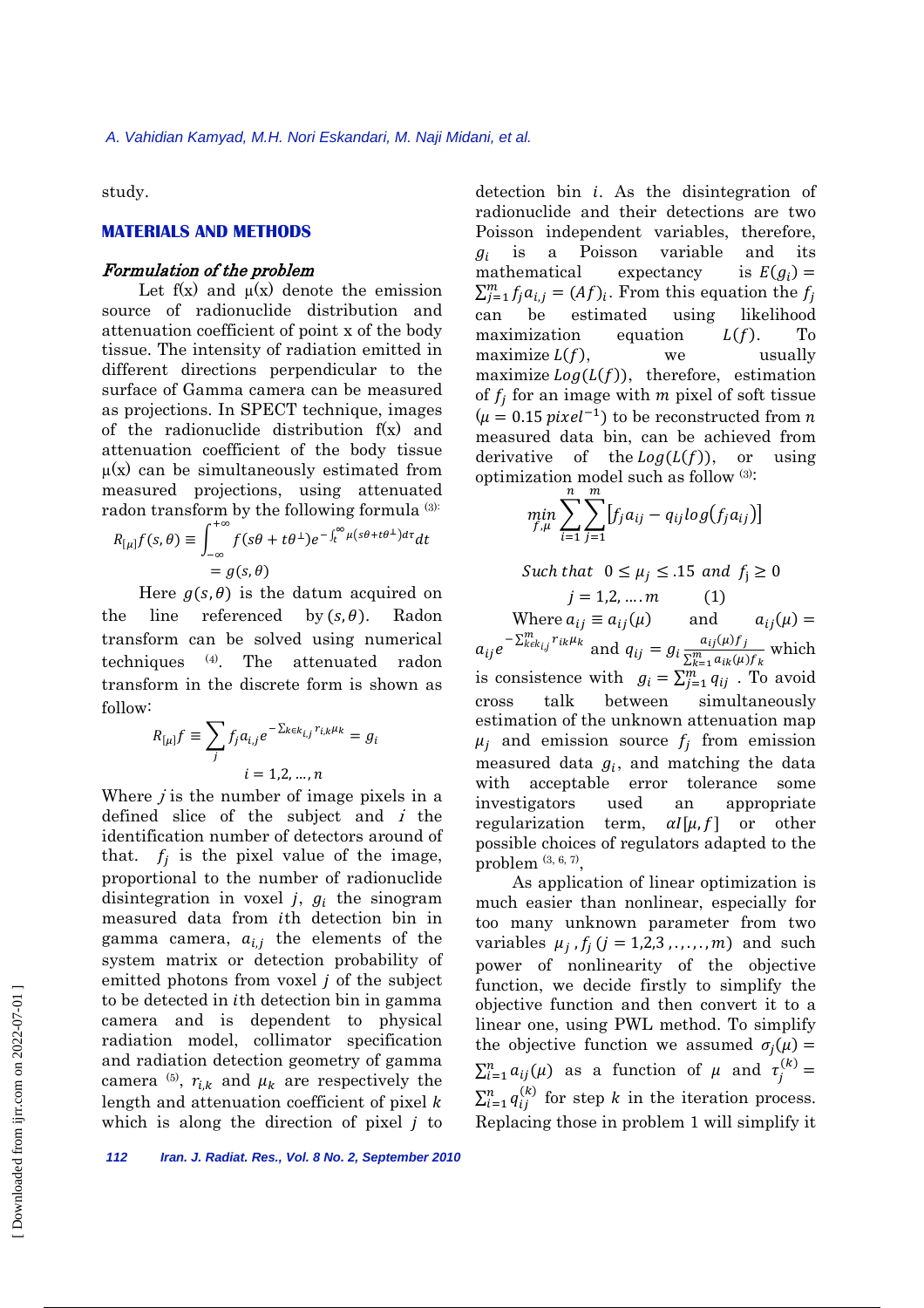as follow:  
\n
$$
\min_{f,\mu} \sum_{j=1}^{m} [f_j \sigma_j(\mu) - \tau_j^{(k)} \log f_j]
$$
\n
$$
- \sum_{i=1}^{n} \sum_{j=1}^{m} q_{ij}^{(k)} \log (a_{ij}(\mu))
$$
\n(2)

Assuming there is a known  $\mu^{k+1}$  in step  $k + 1$ , the unknown  $f^{k+1}$  can be calculated from  $f^{k+1} = \frac{\tau^k}{\sigma(\mu^{k+1})}$ , using MLEM formula. Substituting that in problem 2, will omit f<sub>i</sub> from optimization problem 2 and  $\mu^{k+1}$  can be estimated for next iteration step from the following problem:

$$
\min_{\mu} \sum_{j=1}^{m} \tau_j^k \log \sigma_j(\mu) - \sum_{i=1}^{n} \sum_{j=1}^{m} q_{ij}^k \log (a_{ij}(\mu))
$$
  
Such that  $0 \le \mu_j \le 0.15$ ,  $j = 1, 2, ..., m$  (3)

This is more simplified than problem 2, but still nonlinear and to linearize that, one should first expand the  $\log a_{ij}(\mu)$ , using  $\log xe^{-y} = -y + \log x$ , and eliminate  $\sum_{i=1}^n \sum_{j=1}^m q_{ij}^k log(a_{ij})$  which is constant and has no effect on optimization, and then linearize the  $\log \sigma_i(\mu)$  using PWL method. Thus problem 3 convert to following problem:

$$
\min_{\mu} \sum_{j=1}^{m} \tau_j^{(k)} \log \sigma_j(\mu) + \sum_{i=1}^{n} \sum_{j=1}^{m} q_{ij}^k \sum_{k \in k_{ij}} r_{ik} \mu_k
$$

Such that  $0 \le \mu_j \le 0.15$ ,  $j = 1, 2, ..., m$  $(4)$ Linearization of the  $log \sigma_i(\mu)$  using PWL method can be achieved by using first order Taylor expansions, first for  $e^{-\sum_{k \in k_{ij}}^{\bar{m}} r_{ik} \mu_k}$  and then for the *log* term. As this approach is not a precise method and has a large error, it should be performed on small sub intervals of the variables to get a feasible estimation of  $\mu(x)$  and reduce the error. Mathematical proof and validity of this approach has been reported by (8).

#### Attenuation correction in SPECT images

As  $e^{-\sum_{k \in k_{ij}}^m r_{ik}\mu_k}$  for  $i = 1, 2, ..., n$  &  $j =$  $1, 2, \ldots, m$  are in the domain of,  $a \leq$  $\sum_{k \in k_{ij}}^m r_{ik} \mu_k \leq b$ , and [a, b] interval can be divided into  $l_1$  equally subintervals such that  $a = y_1 < y_2 < \ldots < y_{l_1} = b$ and a midpoint in the *pth* subinterval,  $A_p =$  $[y_p, y_{p+1}]$  denote  $s_p = \frac{y_p + y_{p+1}}{2}$  for  $p = 1, 2, ... l_1$ , the first order Taylor expansion of  $e^{-x}$  in the subinterval  $[y_p, y_{p+1}]$  around  $s_p$  is estimated as  $e^{-x} \cong e^{-s_p} + (x - s_p)(-e^{-s_p})$ as follow would which be for  $x = \sum_{k \in k_{ij}}^m r_{ik} \mu_k \in A_p$ :

$$
e^{-\sum_{k\in k_{ij}}^{m}r_{ik}\mu_k}\cong e^{-s_p}+\left(\sum_{k\in k_{ij}}^{m}r_{ik}\mu_k-s_p\right)(-e^{-s_p})
$$

This approach has an error of the order  $O((x-s_p)^2)$  (9) and would decrease using more points in  $[a, b]$  by selecting smaller subintervals. The same approach can be for  $c \leq \sum_{i=1}^n a_{ij} e^{-\sum_{k=k_{ij}}^{\overline{n}} r_{ik} \mu_k} \leq d$ used dividing  $[c, d]$  to  $l_2$  equally subintervals such that  $c = z_1 < z_2 < ... < z_{l_2} = d$  and a midpoint  $w_q = \frac{z_q + z_{q+1}}{2}$  in the *qth* subinterval<br>  $B_q = [z_q, z_{q+1}]$  for  $q = 1, 2, ... l_2$ . First order Taylor expansion of *logz* around  $w_q$  in the subinterval  $[z_q, z_{q+1}]$  for  $z_q \leq z =$  $\sum_{i=1}^{n} a_{ij} e^{-\sum_{k \in k_{ij}}^{m} r_{ik} \mu_k} \leq z_{q+1}$  is as follow with an error of the order  $O((x-w_q)^2)$ .

$$
log\sigma_j(\mu) = log(\sum_{i=1}^n a_{ij}e^{-\sum k \cdot r_{ik}\mu_k}) =
$$
  

$$
log(w_q) + {\sum_{i=1}^n a_{ij}e^{-\sum k \cdot r_{ik}\mu_k} - w_q}(\frac{1}{w_q})
$$

Substituting the constant value const(j, p, q) =  $log(w_q) + \sum_{i=1}^{n} a_{ij} e^{-s_p} \frac{1}{w_q} (s_p +$ 1) – 1 for each j, p & q over subinterval of  $A_p$ and  $B_q$ , would summarize the optimization problem 4 as follow:

$$
\sum_{j=1}^{m} \tau_{j} log \sigma_{j}(\mu) + \sum_{i=1}^{n} \sum_{j=1}^{m} q_{ij} \sum_{k \in k_{ij}}^{m} r_{ik} \mu_{k} \cong \sum_{j=1}^{m} \tau_{j} \left( const(j, p, q) - \sum_{i=1}^{n} a_{ij} e^{-s_{p}} \frac{1}{w_{q}} \sum_{k}^{m} r_{ik} \mu_{k} \right) + \sum_{i=1}^{n} \sum_{j=1}^{m} q_{ij}^{k} \sum_{k \in k_{ij}} r_{ik} \mu_{k}
$$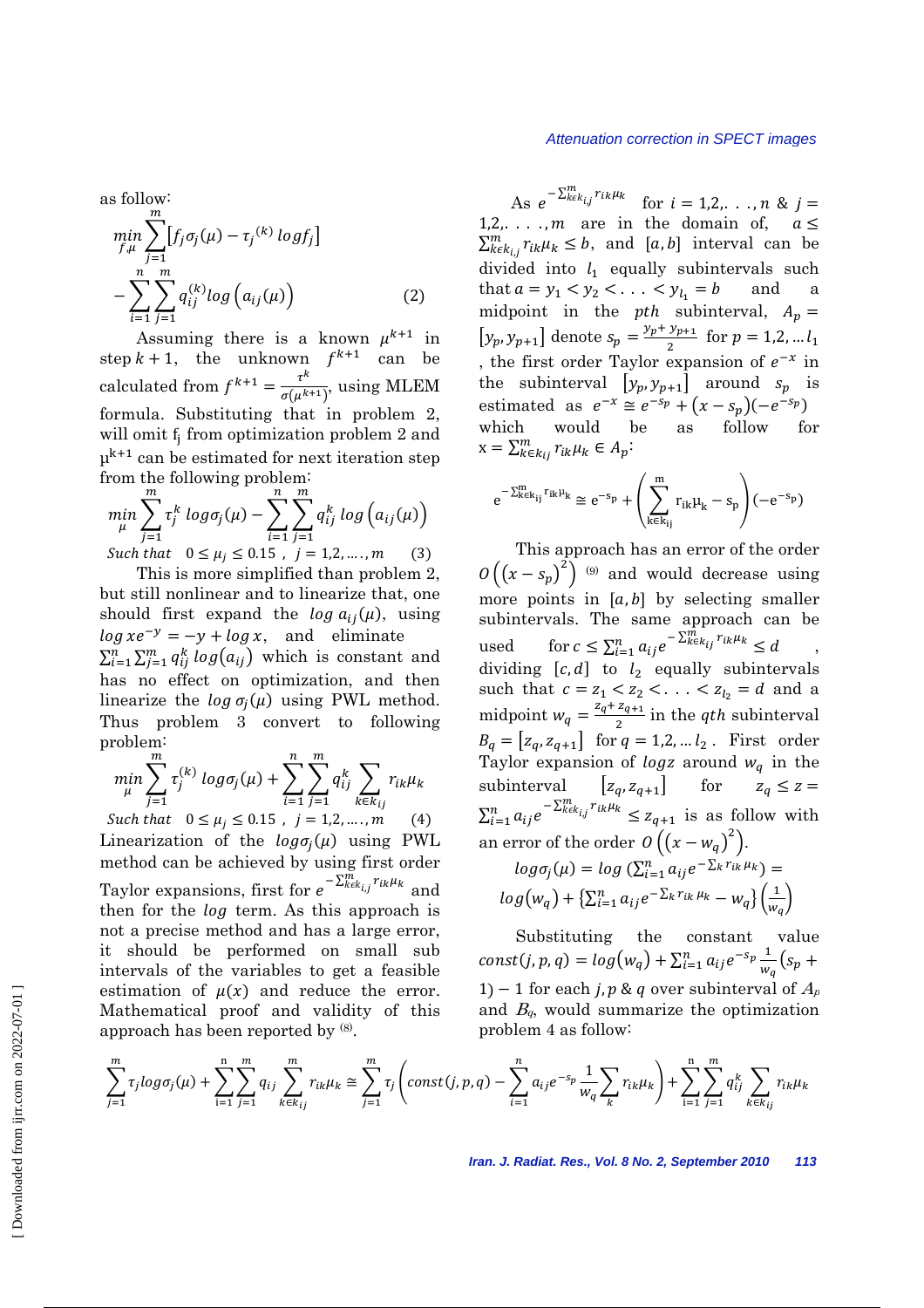#### *A. Vahidian Kamyad, M.H. Nori Eskandari, M. Naji Midani, et al.*

$$
\cong const(p,q) + \sum_{i=1}^{n} \sum_{j=1}^{m} \left( q_{ij} - \tau_j a_{ij} e^{-s_p} \frac{1}{w_q} \right) \sum_{k \in k_{ij}} r_{ik} \mu_k = const(p,q) + \sum_{l=1}^{m} C_l^{p,q} \mu_l
$$

 For more simplification we used  $const(p,q) = \sum_{j=1}^{m} \tau_j \text{ const } (j,p,q)$ , and the rest as  $\sum_{l=1}^{m} C_l^{p,q} \mu_l$  . Thus we have a linear optimization problem for estimating attenuation map,  $\mu(x)$ , which can use linprog function in Matlab software. Constrains to be used in the optimization problem can be derived from  $[a, b]$  and  $[c, d]$ intervals' boundary. As we assumed  $\sum_{k \in k_{ij}} r_{ik} \mu_k \in [y_p, y_{p+1}]$  and  $\sum_{i=1}^{n} a_{ij} e^{-\sum_{k \in k_{ij}} r_{ik} \mu_k} \in [z_q, z_{q+1}]$  for any  $i \& j$ , therefore,  $y_p \leq \sum_{k \in k_{ij}} r_{ik} \mu_k \leq y_{p+1}$  and  $me^{-y_{p+1}} \leq \sum_{i=1}^{n} a_{ij} e^{-\sum_{k \in k_{ij}} r_{ik} \mu_k} \leq Me^{-y_p}$ assuming  $M = max \sum_{i=1}^{n} a_{ij}$  and  $m =$  $min \sum_{i=1}^{n} a_{ij}$ , which means, for any p the valid indices of q should fulfill the non-equalities  $me^{-y_{p+1}} \leq z_q \leq \sum_{i=1}^n a_{ij} e^{-\sum_{k \in k_{ij}} r_{ik} \mu_k} \leq z_{q+1} \leq$  $Me^{-y_p}$ .

 Also, using first order Tayloer expansion of  $\sum_{i=1}^n a_{ij} e^{-\sum_{k \in k_{ij}} r_{ik} \mu_k}$  at  $s_p$ midpoint of  $[y_p, y_{p+1}]$  for  $p = 1, 2, \dots, l_1$ and  $q = 1, 2, \ldots l_2$ , assuming  $con(j, q) =$  $\sum_{i=1}^{n} a_{ij} e^{-s_p} (s_p + 1)$  would result:

$$
\sum_{i=1}^{n} a_{ij} e^{-\sum_{k \in k_{ij}} r_{ik} \mu_k} \cong con(j, q) - \sum_{i=1}^{n} a_{ij} e^{-s_p} \sum_{k \in k_{ij}} r_{ik} \mu_k
$$

 That means the optimization should fulfill the following constrains:

$$
-z_{q+1} + con(j,q) \le \sum_{i=1}^{n} a_{ij} e^{-s_p} \sum_{k \in k_{ij}} r_{ik} \mu_k
$$
  
\n
$$
\le -z_q + con(j,q)
$$
  
\n
$$
j = 1,2,...,m
$$

solution  $\left[\mu^{p,q}, \min^{p,q}\right]$ , as the optimization of: Therefore the aim of the study substantiate, by finding  $\mu$  vector so that minimize the linear function of  $const(p, q)$  +  $\sum_{l=1}^{m} c_l^{p,q} \mu_l$  with respect to  $\mu$ . This can be achieved by assuming optimal

$$
\min_{\mu} \sum_{l=1} C_l^{p,q} \mu_l \tag{5}
$$

*114 Iran. J. Radiat. Res., Vol. 8 No. 2, September 2010* 

such that 
$$
y_p \le \sum_{k \in k_{ij}} r_{ik} \mu_k \le y_{p+1}
$$
  
\n $i = 1, 2, ..., n$  &  $j \in D_i$   
\n $z_{q+1} + const(j, q) \le \sum_{i=1}^n a_{ij} e^{-s_p} \sum_{k \in k_{ij}} r_{ik} \mu_k$   
\n $\le -z_q + const(j, q)$   
\n $j = 1, 2, ..., m$   
\n $0 \le \mu_j \le 0.15$   $j = 1, 2, ..., m$ 

Where  $D_i$  consists of image pixels which are along the direction of pixel j to detection bin i. Assuming  $min^{p^*,q^*} = min_{p,q \in E_p}(min^{p,q} +$ const(p, q)) denote the  $\mu$  vector which is  $\mu^{k+1} = \mu^{p^*,q^*}$ , the attenuation map  $\mu(x)$  for next iteration, this leads to attenuation corrected emission image of  $f(x)$ from  $f_j^{k+1} = \frac{\tau_j^k}{\sigma_j(\mu^{k+1})}$ .

## *Measurements set up*

To substantiate this method reconstruction and attenuation correction of SPECT heart images, a heart and chest phantom which consists of 4 cylinders, as shown in figure 1, were made and filled with water to represent the soft tissue , except in spaces for lungs, and 2mCi of 99mTc pertechnetate is added in the heart wall and body contour. A SPECT of the phantom were acquired, using 32 projections of 64×64 pixels in arc of 180 degree, by Siemens dual head E.Cam gamma camera with LEHR collimator. Time of each projection was 25 seconds, similar to myocardial perfusion SPECT in patients. Row data of the SPECT were transferred in DICOM format to a pc computer as a three dimension matrix with 64×64×32 elements for reconstruction of the images with a written program (10), using MLEM algorithm in Matlab software.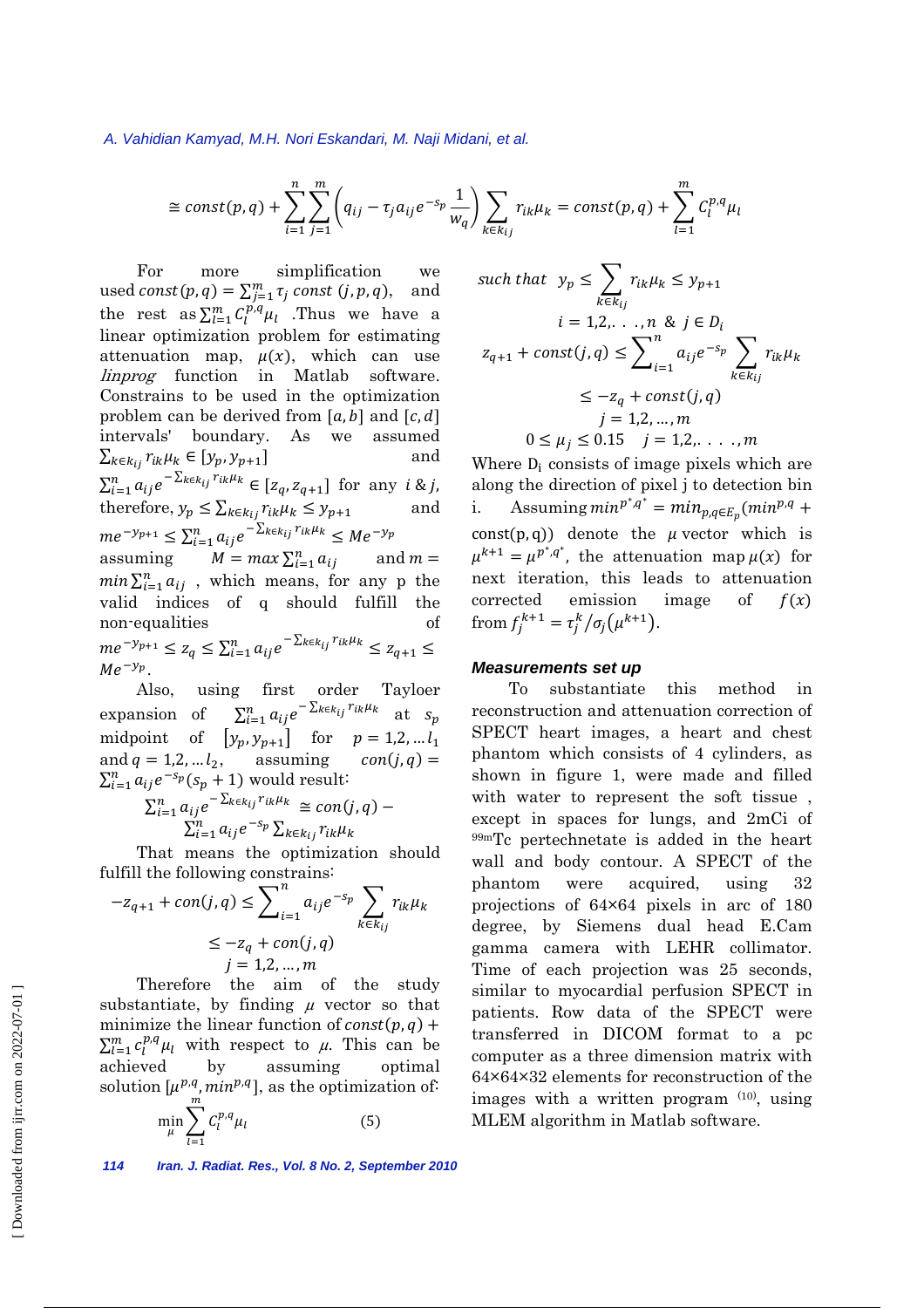

Figure 1. Transverse section of the heart and chest phantom composed of four cylinders, 15 cm long, which represent soft tissue of body contour, lungs, heart wall, and internal blood of the heart.

 In this program a non-corrected tomogram of the predefined slice of the phantom was calculated  $f^0$ , using first iteration of MLEM algorithm and zero attenuation map  $\mu^0 = 0$ , (8). Base on this image data and its sinogram  $g_i$ , values of  $q_{i,j}$  and  $\tau_j$  were calculated to be used with system matrix  $a_{i,i}$  for estimation of attenuation map for next iteration  $\mu^{k+1}$ through optimization  $\sum_{l=1}^{m} C_l^{p,q} \mu_l =$  $\sum_{i=1}^{n} \sum_{j=1}^{m} (q_{ij} - \tau_j a_{ij} e^{-s_p} \frac{1}{w})$  $\sum_{i=1}^{n} \sum_{j=1}^{m} \left( q_{ij} - \tau_j a_{ij} e^{-s_p} \frac{1}{w_q} \right) \sum_{k \in k_{ij}} r_{ik} \mu_k$  with constrains used in problem 5. attenuation corrected emission SPECT image of the next iteration can then be calculated from  $f_j^{k+1} = \frac{\tau_j^k}{\sigma_j(\mu^{k+1})}$ .

## **RESULTS AND DISCUSSION**

 A sinogram of a predefined slice were first selected as a matrix with  $64\times32$ elements and SPECT image of that were reconstructed using MLEM iterative algorithm with no attenuation correction. The image is shown in figure 2.



Figure 2. A 64×64 pixels SPECT image of the heart and chest phantom reconstructed by 5 iteration of MLEM algorithm with no attenuation correction.

To derive attenuation map  $\mu(x)$  using PWL with linear optimization approach, as described in problem 5, the linprog code of Matlab software has been used. The numbers of variables in each image, m=64×64=4096, and constrains in problem 5 which are #m2, exceeds the capacity of linprog code in Matlab software. to overcome this problem and also to reduce the time of calculations, it was decided firstly, to reduce the size of the attenuation map to  $32 \times 32$  pixels, and then decrease the number of constrains in optimization process, using only one constrain in a detection bin. These simplifications can lead to estimate a poor resolution attenuation map as shown in figure 3a. As the resolution of the attenuation map  $\mu(x)$ , actually need not to be as fine as that of the emission image  $f(x)$ <sup>(3)</sup>, it was then used to derive the attenuated corrected image of the phantom. The emission SPECT image of a heart phantom with attenuation correction was reconstructed and shown in figure 3b, to be compared with non-corrected image of figure 2.



Figure 3. Attenuated corrected emission image  $f(x)$  and attenuation map  $\mu(x)$  of the heart and chest phantom reconstructed by PWL method.

 The ratio of the activity of the deeper points (heart wall) to the surfaces (body contour) in the attenuated corrected image of figure 3b has increased with respect to non-corrected ones in figure 2. This is confirmed with the results of CT attenuation correction method (11), and means that the attenuation correction has been achieved successfully by the PWL mathematical approach.